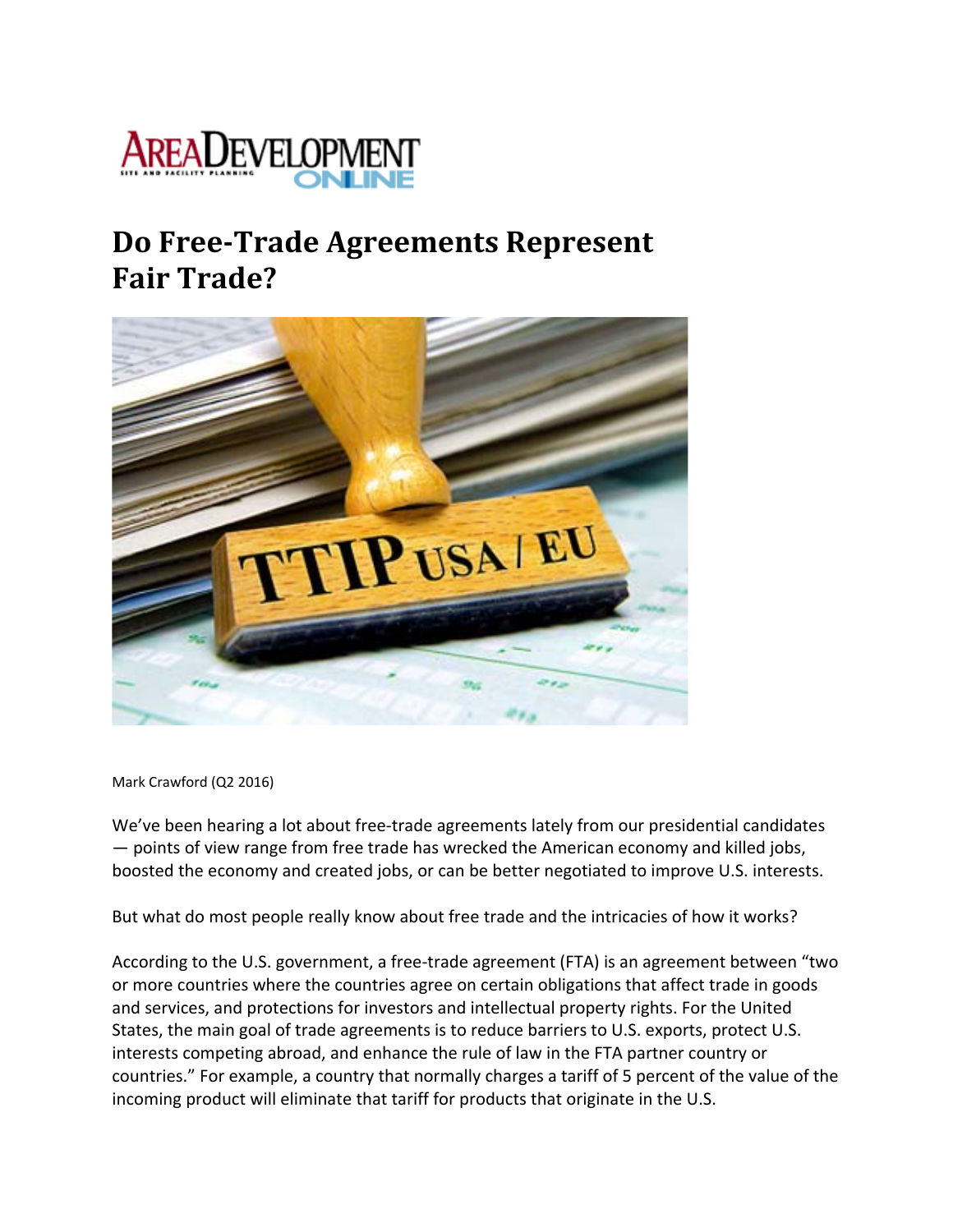"Free‐trade agreements are always a double‐edged sword," says Tim Feemster, managing principal for Foremost Quality Logistics in Dallas, Texas. "On one hand, they open up trade between countries, usually at a lower cost for both as there are no duties. The downside is that some markets/segments may be less competitive without the duties and lose business and potentially jobs to the other country."

Survey data from the federal government consistently show that less than 1 percent of layoffs are attributable to offshoring. Rather, most of these jobs have been lost to "productivity". John Murphy, senior vice president for International Policy at the U.S. Chamber of Commerce Most of these products, however, are commodities that can be made at a lower cost in the other country. "The upside to this," continues Feemster, "is that the U.S. typically has the advantage in advanced manufacturing and/or manufactured products developed with high levels of intellectual capital, and that these products bring more value add and export trade value per unit than the commodity products lost."

## **Free Trade in Action**

The U.S. h as 14 FTAs in force with 20 countries and is currently negotiating the Trans‐Pacific Partnership (TPP). The North American Free Trade Agreement with Canada and Mexico (NAFTA) took effect in 1994. Even with more than two decades of economic data and analysis, experts still can't agree on its impact to the U.S. economy. In general, considering the blame NAFTA has received for job losses and trade imbalances, most economists agree its impact on U.S. workers has been modest.

"Indeed, almost 17 million jobs were added to the U.S. economy in the seven years following enactment of NAFTA, and the unemployment rate dropped from 6.9 percent to 4.0 percent," writes economist Gary Clyde Hufbauer with the Peterson Institute for International Economics. "Increased exports from Mexico and Central American countries had no significant effect on U.S. wages in the manufacturing sector."

American manufacturing jobs remained fairly stable in the years following NAFTA until China entered the World Trade Organization in 2001 and developed into an economic powerhouse, penetrating U.S. markets and forcing companies to go offshore to be competitive.

However, John Murphy, senior vice president for International Policy at the U.S. Chamber of Commerce, doesn't blame FTAs, or China, for the loss of American jobs. He says the culprit is innovation.

"Survey data from the federal government consistently show that less than 1 percent of layoffs are attributable to offshoring," Murphy says. "Rather, most of these jobs have been lost to 'productivity.' Technological change, automation, and widespread use of information technologies have enabled firms to boost output, even as some have cut payrolls. This productivity revolution is a complex phenomenon. Critics of FTAs are correct when they say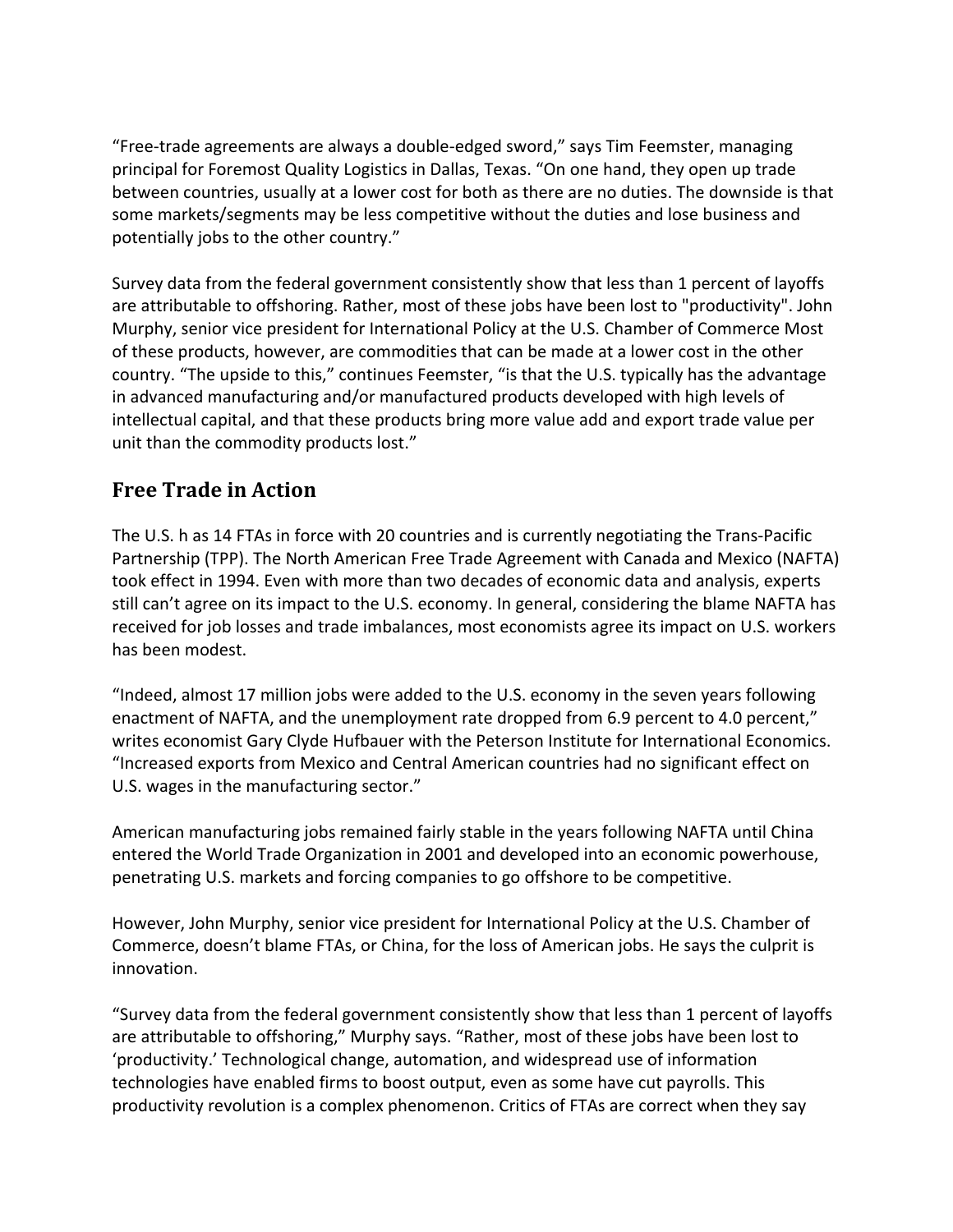that manufacturing employment hit a peak, and then began a steady decline. However, the peak was in 1979, long before the U.S. negotiated its first FTAs."



The United States has completed negotiations of a regional, Asia‐Pacific trade agreement, known as the Trans‐Pacific Partnership (TPP) Agreement and is in negotiations of the Transatlantic Trade and Investment Partnership (T‐TIP) with the European Union, with the objective of shaping a high‐standard, broad‐based regional pact. **Source:** Office of the United States Trade Representative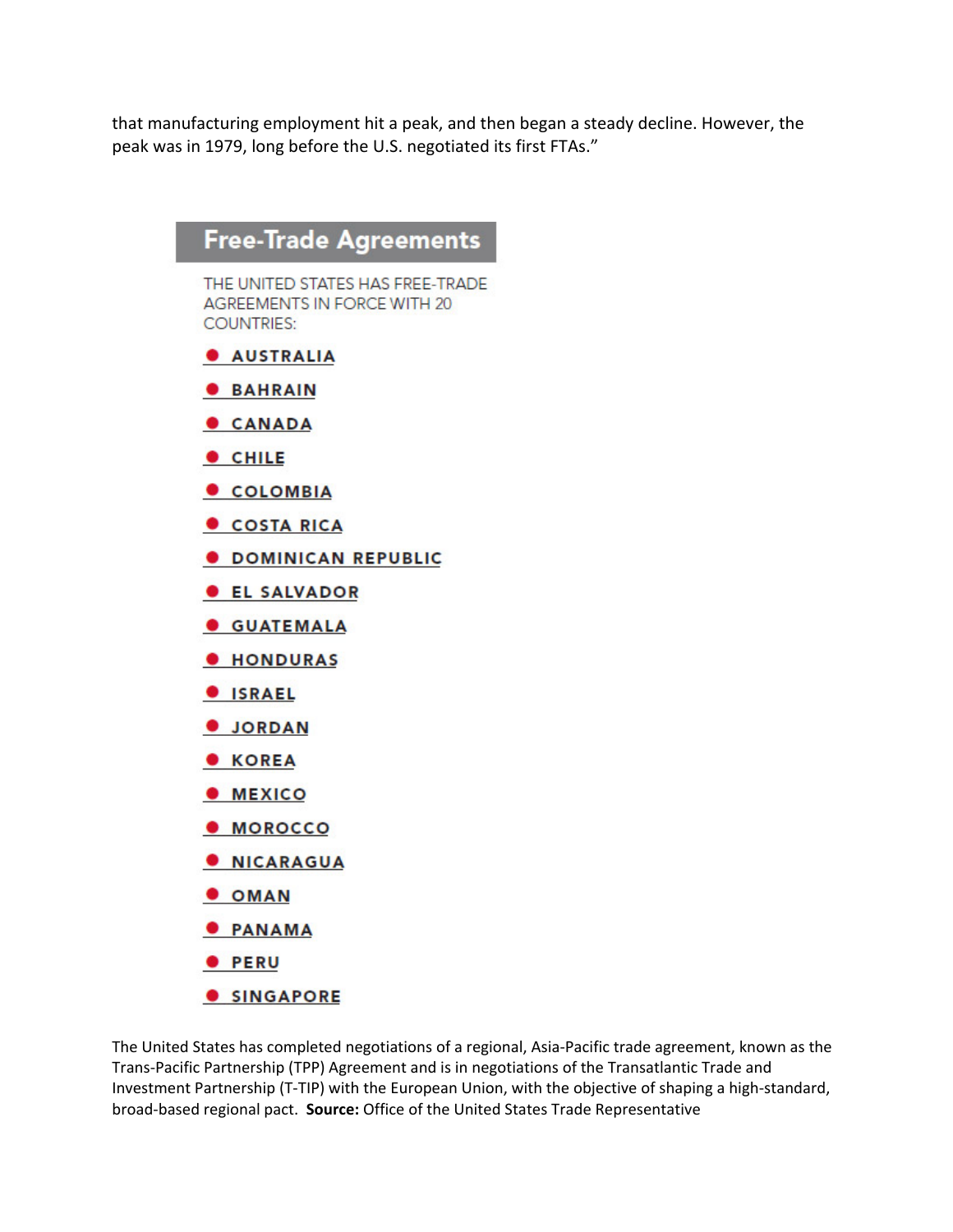## **TransPacific Partnership**

The U.S. is the process of negotiating the TPP — the largest trade agreement in history, which involves more than 40 percent of the world's GDP.

A top proponent of TPP is Senator Patty Murray (D-WA) — and for good reason: about 40 percent of Washington's jobs are tied to exports. Asian consumers are especially fond of the state's agricultural products, including apples, potatoes, wheat, and beans.

John H. Boyd, principal with The Boyd Company in Princeton, New Jersey, recently visited with Senator Murray in Washington, D.C., regarding a food-processing project Boyd is handling in eastern Washington. "She clearly pointed out that what her state makes and grows is sold worldwide and she wants the U.S. to be part of writing the rules of the road when it comes to trade," says Boyd. "If the U.S. goes it alone, we will be dictated to by other countries as to how our products are going to be sold and welcomed in foreign markets."

Drew Greenblatt, president of Marlin Steel Wire Products in Baltimore, is also a staunch supporter of the TPP. "The TPP will have deals with countries we did not have deals with before," he says. "We are creating rules of the road that make us more competitive. Countries like Vietnam and Japan will finally follow deals that make it fairer for the U.S. Almost 18,000 tariffs will melt away."

Harry Moser, founder and president of the Reshoring Initiative, is not so enthusiastic about the TPP: "It would probably would be okay if we were starting from an even position in the trade war, but we have been losing that for decades," he says. "Our lack of competitiveness, measured by the trade deficit, is clear. TPP is much too granular. No actions have been taken on the broad factors that have made the U.S. uncompetitive abroad and at home. There is too much concern for the interests of specific companies, and not enough for U.S. manufacturing, and thus the country."

This last statement by Moser is telling — one of the purposes of an FTA is to create a "transparent trading and investment environment," but the TTP is anything but transparent. It has been negotiated in secret for more than five years, with major corporate influencers at the table, at the exclusion of other key stakeholders, such as labor unions and environmental groups.

Almost 17 million jobs were added to the U.S. economy in the seven years following enactment of NAFTA, and the unemployment rate dropped from 6.9 percent to 4.0 percent. Gary Clyde Hufbauer, economist with the Peterson Institute for International Economics David Seegar, president of JMC Steel Group, is concerned about countries "dumping" their products in the U.S. and selling goods at prices far below market value. "Manufacturing has felt the residual effects of NAFTA and KORUS (Korea-U.S. FTA), among other trade agreements," he writes on the corporate website. "As an industry, we are lobbying for trade agreement verbiage that supports anti-dumping and countervailing duties, and discourages manipulation of currency. Other than the leaked TPP sections, we don't really know what the rest of this 29-chaptered trade deal entails."